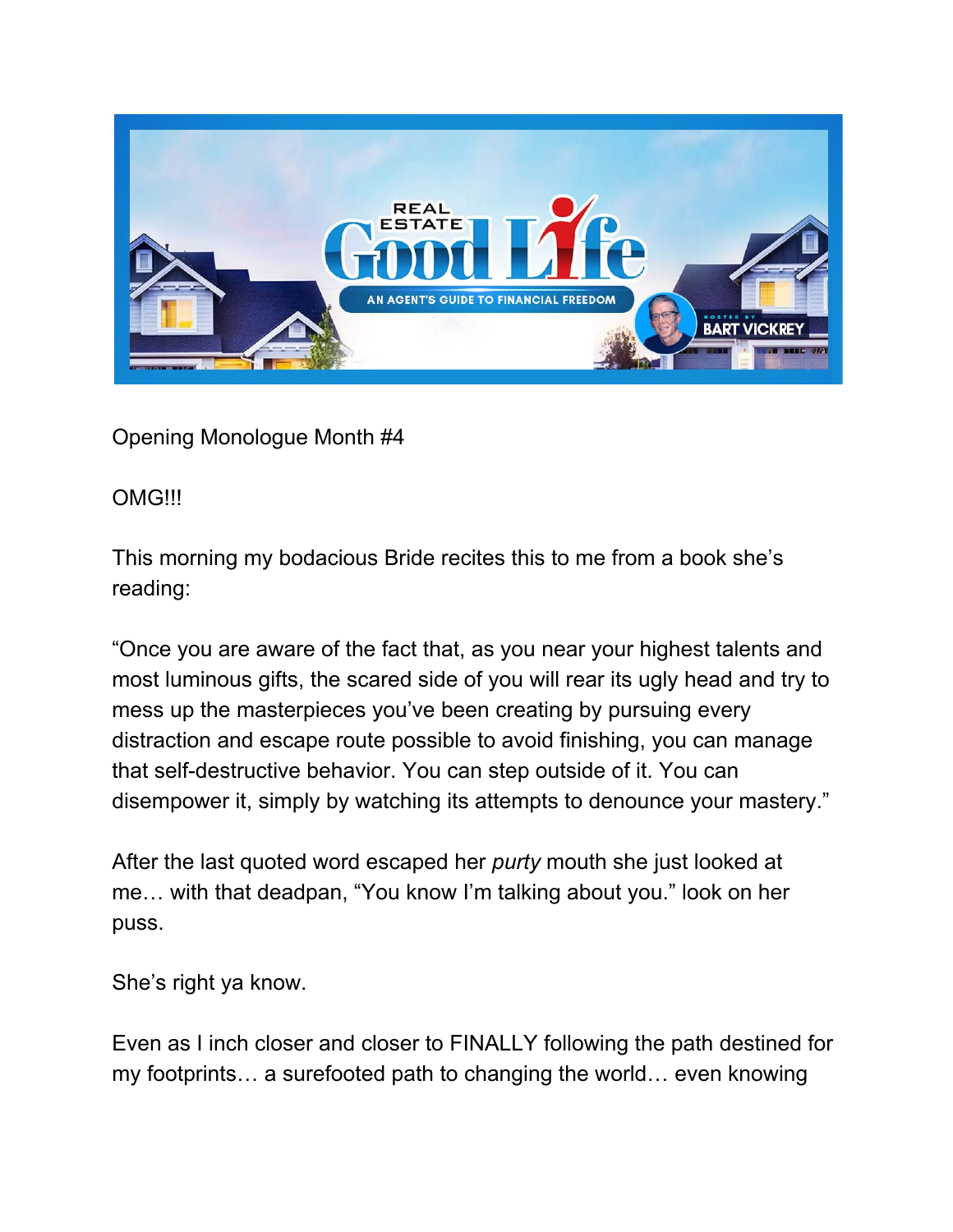ALL of this with 100% certainty… I STILL fall for the wily ways of the trickster himself… the puppet master… the Monster.

What the Monster has done to me over the course of the past few weeks is the oldest trick in his sinister bag of chicanery. I'm going to share that trick with you in detail as we spend time together here inside the Inner Circle.

I'm here to cheer you on with a full throat of enthusiasm as your greatest fan. I'm also here to continuously warn you of your worst enemy… you. Not the actual you… but the phoney baloney himself - the Monster.

## **The Monster Will Destroy You** (if you let it)

*"Most men lead lives of quiet desperation and die with their song still inside them."*

Almost all of us have two lives. The life we live, and the life we should live. In moments of quiet reflection, self-awareness, and brutal honesty - we acknowledge the difference between these lives.

What stands between these two lives is - the Monster.

Between us and who we want to be, between us and the life we want to live, between us and freedom, and purpose, and autonomy - stands the Monster.

The Monster is the most frighteningly destructive, debilitating, and belittling force on the planet. It is the source of more sadness, poverty, divorce, and disease than any other force known to mankind.

The Monster prevents us from the greatness we were born to achieve. It casts a shadow that whimpers all men and women.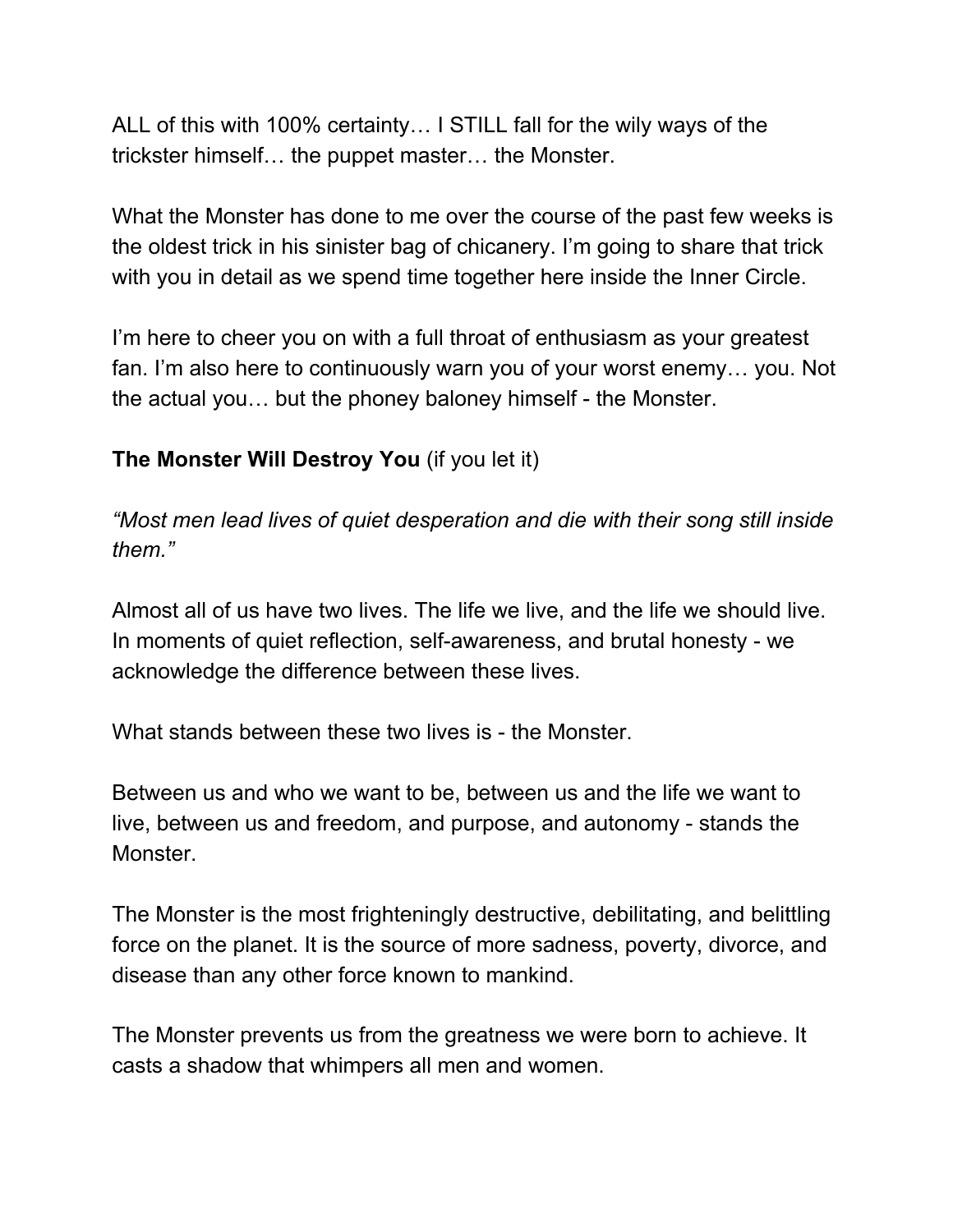We're not alone in defeat, millions of men and women have bitten the dust before us. Every single one of us never sees it coming. We never even knew it existed. I still get outfoxed by the Monster.

The Monster drives us to drinking, drugs, cell phone attachment, Facebook addiction, and Twinkie binges - simply because we don't do that *thing* that we're yearning for, that *thing* that's our heart's desire, that *thing* that is tugging at our soul, that one feeling we cannot shake. The Monster defeats us.

If tomorrow by some bedazzled stroke of magic every confused and beleaguered person woke up with the power to take the first step towards his or her greatness - every shrink in town would shutter their doors, prisons would echo empty, the Budweiser Clydesdales would stand lonely in the unemployment line, Ronald McDonald would commit Hari Kari, pharmaceutical companies and cosmetic surgeons would go out of business, domestic violence would cease, addiction would rival the Wooly Mammoth for extinction, obesity would be thwarted, and sellers would no longer question our commission rates.

Look into your heart and listen for just a moment. Do you hear it? That little voice. The inspiring voice, the excited voice, the ever smiling voice - is telling you to **pursue your greatness**. To pursue your personal greatness.

And correct me if I'm wrong, you're no closer to taking action on it than you were yesterday or will be tomorrow. Why? The Monster!

You think the Monster isn't real? The Monster will bury you! The Monster will destroy you!